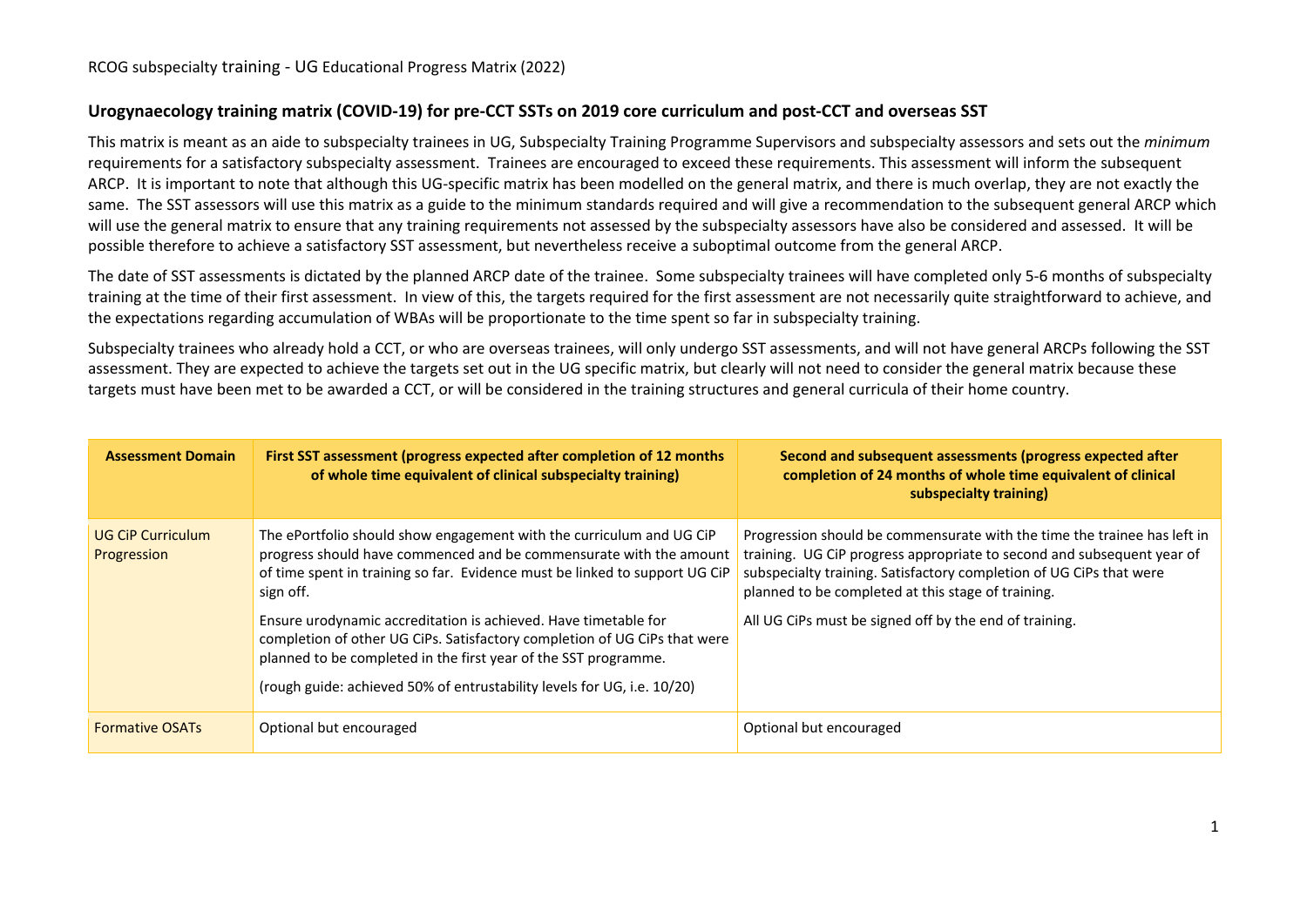| <b>Summative OSATs (at</b><br>least one OSAT<br>confirming competence |                                                                                                                                                 | There should be at least three summative OSATs for the procedures below<br>confirming competence by more than one assessor by the end of training:                                                                                   |
|-----------------------------------------------------------------------|-------------------------------------------------------------------------------------------------------------------------------------------------|--------------------------------------------------------------------------------------------------------------------------------------------------------------------------------------------------------------------------------------|
| should be supervised by                                               |                                                                                                                                                 | Surgical urogynaecology procedures:<br>$\bullet$                                                                                                                                                                                     |
| a consultant)                                                         |                                                                                                                                                 | Vaginal hysterectomy for prolapse<br>$\circ$                                                                                                                                                                                         |
|                                                                       |                                                                                                                                                 | Non-mesh anterior repair<br>$\circ$                                                                                                                                                                                                  |
|                                                                       |                                                                                                                                                 | Non-mesh posterior repair<br>$\circ$                                                                                                                                                                                                 |
|                                                                       |                                                                                                                                                 | Sacrospinous fixation<br>$\circ$                                                                                                                                                                                                     |
|                                                                       |                                                                                                                                                 | Sacrocolpopexy<br>$\circ$                                                                                                                                                                                                            |
|                                                                       |                                                                                                                                                 | At least two first-line stress urinary incontinence procedures in<br>$\circ$<br>line with NICE guidance and as relevant to local services, (i.e.<br>colposuspension (open or laparoscopic), autologous fascial sling,<br>mesh tapes) |
|                                                                       |                                                                                                                                                 | Cystoscopy<br>$\circ$                                                                                                                                                                                                                |
|                                                                       |                                                                                                                                                 | <b>Bladder neck injections</b><br>$\circ$                                                                                                                                                                                            |
|                                                                       |                                                                                                                                                 | <b>Intravesical BOTOX</b><br>$\Omega$                                                                                                                                                                                                |
|                                                                       |                                                                                                                                                 | Non-surgical skills:<br>$\bullet$                                                                                                                                                                                                    |
|                                                                       |                                                                                                                                                 | Urodynamics<br>$\circ$                                                                                                                                                                                                               |
| <b>NOTSS</b>                                                          | $\checkmark$                                                                                                                                    | $\sqrt{}$                                                                                                                                                                                                                            |
| Mini-CEX                                                              | $\checkmark$                                                                                                                                    | $\checkmark$                                                                                                                                                                                                                         |
| CbDs                                                                  |                                                                                                                                                 | $\sqrt{}$                                                                                                                                                                                                                            |
| <b>Reflections</b>                                                    | $\sqrt{}$                                                                                                                                       | $\checkmark$                                                                                                                                                                                                                         |
| Required courses /<br>required objectives <sup>a</sup>                | Attend urodynamics course if not previously attended. Evidence of<br>attendance at relevant sub specialist training related courses or meeting. | By the completion of training, it is expected that all trainees will have<br>attended courses recommended in curriculum including the annual                                                                                         |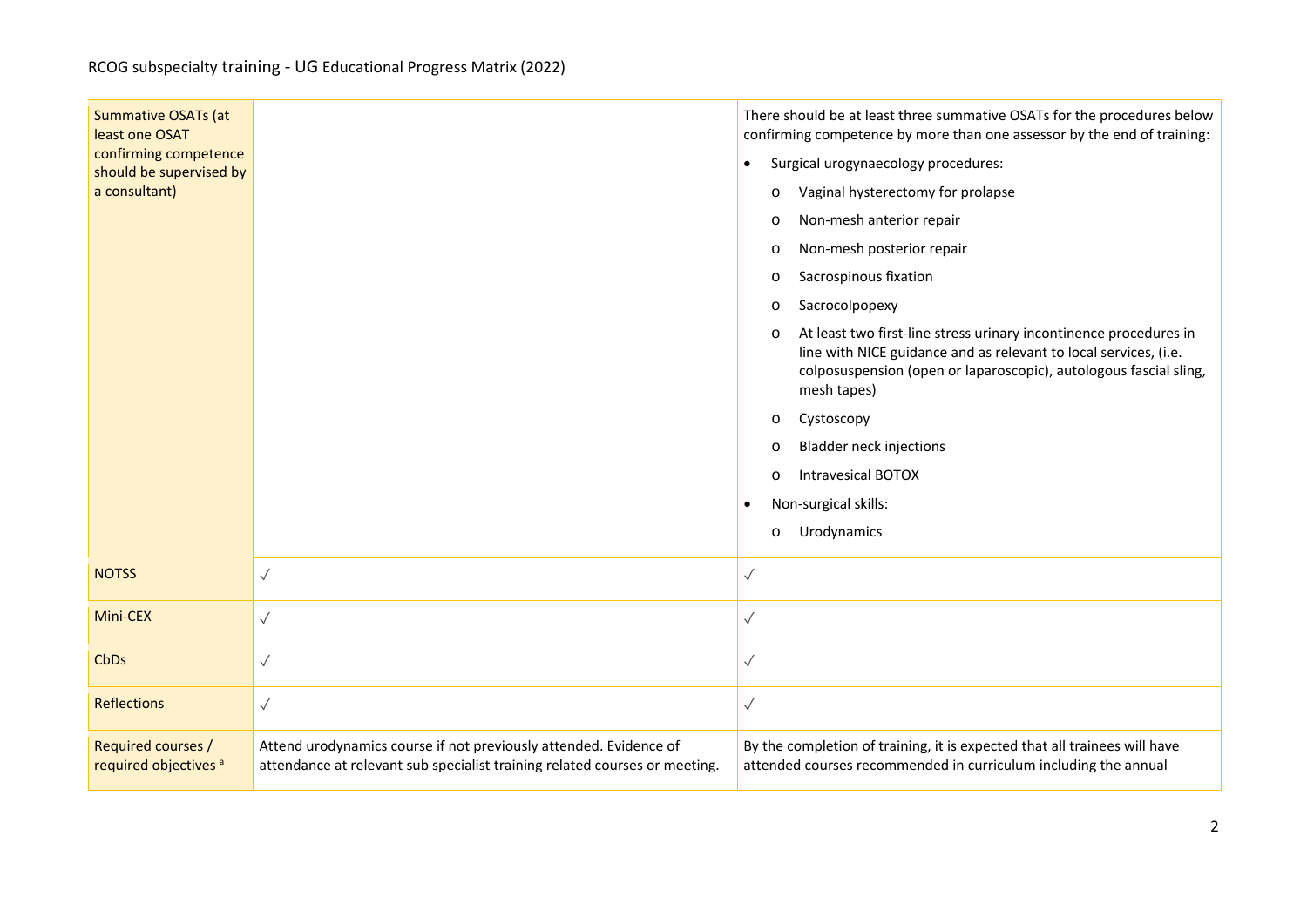|                                                       |                                                                                                                                                                                                                       | scientific update and Surgical Masterclass at least once during their<br>training.<br>Evidence of attendance at a leadership/management course.                                            |  |  |
|-------------------------------------------------------|-----------------------------------------------------------------------------------------------------------------------------------------------------------------------------------------------------------------------|--------------------------------------------------------------------------------------------------------------------------------------------------------------------------------------------|--|--|
|                                                       | The above competencies may be achieved by attending recommended courses or by demonstrating to the subspecialty assessment panel that content<br>and learning outcomes have been achieved using alternative evidence. |                                                                                                                                                                                            |  |  |
| <b>Surgical logbook</b>                               | Continuous logbook documenting procedures done as lead surgeon (for<br>whole or part of procedure) or as assistant and to be uploaded on the<br>'Other Evidence' section on the ePortfolio.                           | Continuous logbook documenting procedures done as lead surgeon (for<br>whole or part of procedure) or as assistant and to be uploaded on the<br>'Other Evidence' section on the ePortfolio |  |  |
| <b>Generic areas for UG SST</b>                       |                                                                                                                                                                                                                       |                                                                                                                                                                                            |  |  |
| Team observation (TO)<br>forms                        | From the next rotation (August 22 onwards), two separate TO1's and<br>TO2's will be required.                                                                                                                         | From the next rotation (August 22 onwards), two separate TO1's and<br>TO2's will be required.                                                                                              |  |  |
|                                                       | For the assessment pre-August 2022, one will suffice unless significant<br>concerns are raised.                                                                                                                       | For the assessment pre-August 2022, one will suffice unless significant<br>concerns are raised.                                                                                            |  |  |
| <b>Clinical governance</b><br>(patient safety, audit, | Have commenced a urogynaecology relevant audit and/or service<br>development project.                                                                                                                                 | Completion of a urogynaecology relevant audit and/or service<br>development project.                                                                                                       |  |  |
| risk management and<br>quality improvement)           | Evidence of attendance at multidisciplinary team meetings on a regular                                                                                                                                                | <b>AND</b>                                                                                                                                                                                 |  |  |
|                                                       | basis.                                                                                                                                                                                                                | Author of local guideline or update of existing guideline at least once<br>during training                                                                                                 |  |  |
|                                                       |                                                                                                                                                                                                                       | <b>AND</b>                                                                                                                                                                                 |  |  |
|                                                       |                                                                                                                                                                                                                       | Continued evidence of attendance at multidisciplinary team meetings on a<br>regular basis.                                                                                                 |  |  |
| <b>Teaching</b>                                       | Evidence of urogynaecology related teaching with feedback                                                                                                                                                             | Evidence of urogynaecology related teaching with feedback.                                                                                                                                 |  |  |
| Research                                              | If not research exempt, have plan for satisfying criteria in accordance with<br>RCOG research criteria.                                                                                                               | Have satisfied criteria in accordance with RCOG research criteria.<br>Continuing involvement with research.                                                                                |  |  |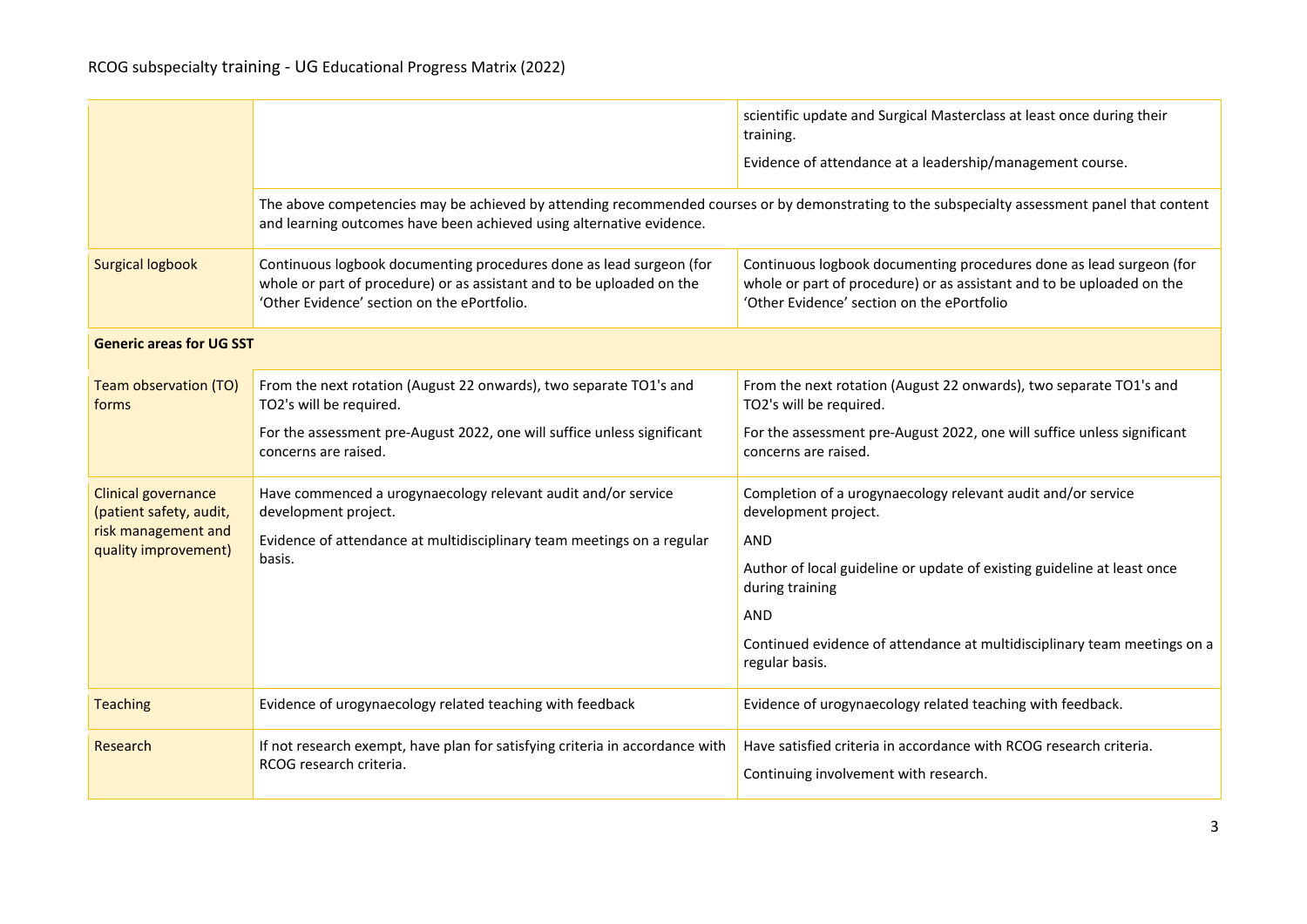|                                                         | Ensure up to date with GCP training.                                                                                                                                                  |                                                                                                                                                                                                                                 |
|---------------------------------------------------------|---------------------------------------------------------------------------------------------------------------------------------------------------------------------------------------|---------------------------------------------------------------------------------------------------------------------------------------------------------------------------------------------------------------------------------|
| Leadership and<br>management<br>experience <sup>a</sup> | Evidence of department responsibility and working with consultants to<br>organise (e.g. office work) including organising lists and dealing with<br>correspondence.                   | Evidence of department responsibility and working with consultants to<br>organise (e.g. office work) including organising lists and dealing with<br>correspondence.<br>Evidence of attendance at a leadership/management course |
| <b>Presentations and</b><br>publications                | As per annual review discussion.<br>Ensure CV is competitive for consultant interviews<br>An up-to-date CV needs to be uploaded to the 'Other Evidence' section on<br>the ePortfolio. | As per previous annual review discussion.<br>Ensure CV is competitive for consultant interviews<br>An up-to-date CV needs to be uploaded to the 'Other Evidence' section on<br>the ePortfolio                                   |

<sup>a</sup> All courses are no longer derogated and competencies may be achieved by attending recommended courses or by demonstrating to the ARCP panel that content and learning outcomes have been achieved using alternative evidence.

## **Further guidance on evidence required for UG CiPs in the UG SST Curriculum**

The philosophy of the 2019 UG SST curriculum is about quality of evidence rather than quantity and a move away from absolute numbers of workplace based assessments (WBAs) and the tick box approach. The new training matrix above demonstrates this.

The [UG](https://elearning.rcog.org.uk/new-curriculum-2019-training-resource/curriculum-structure/advancedsubspecialty-1) Curriculum Guide developed is available for trainers and trainees to give information about what would be appropriate evidence during UG SST: UG [Curriculum](https://elearning.rcog.org.uk/new-curriculum-2019-training-resource/curriculum-structure/advancedsubspecialty-1) Guide.

## **Rules for UG CiPs:**

- 1. There must be some evidence linked to each UG CiP in each training year to show development in the UG CiP and for the generic competencies and skills for the following areas relevant to UG SST: 'Clinical governance', 'Teaching experience', 'Research', 'Leadership and management experience' and 'Presentations and publications' as outlined in the matrix.
- **2.** At the end of SST the expectation is that there should be a minimum of one piece of evidence linked to each key skill for all clinical UG CiPs. The generic competencies as outlined in the UG matrix must be completed to a level appropriate for a senior trainee.

For pre-CCT SSTs the trainee will need to provide sufficient evidence for their Educational Supervisor to sign off all the generic core CiPs at meeting expectations for 'ST6/7 level' by the time of completion of SST and general training. The generic evidence collected during SST to satisfy the SST matrix will contribute significantly to the sign off of the generic core CiPs. It will be up to the trainee and their ES to decide if any additional generic evidence will be needed to sign off the generic core CiPs for the ARCP purposes.